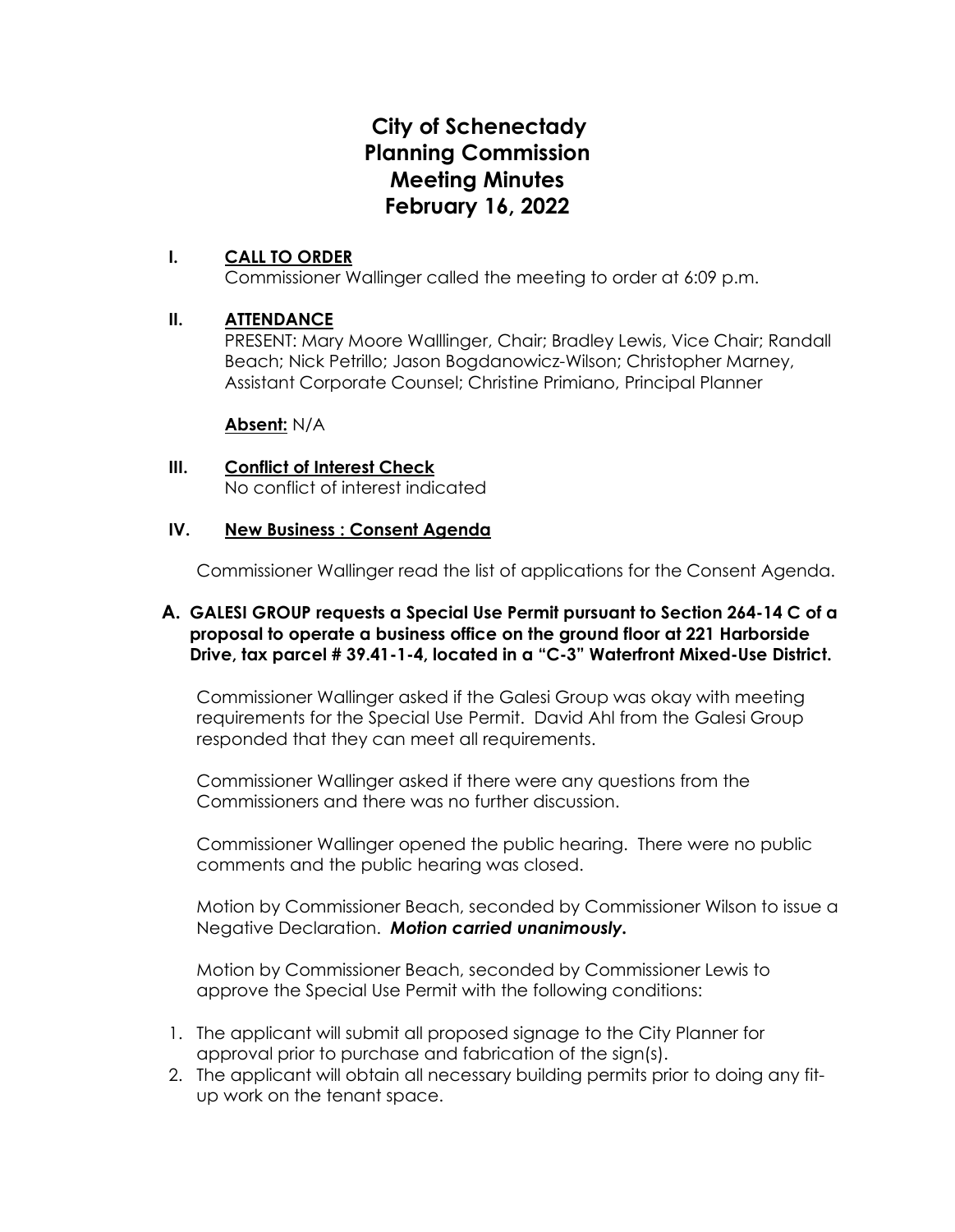3. Parking for the office tenant will not impact the required onsite parking for the residential units in the building.

# *Motion carried unanimously.*

**B. PRINCESS RALLINS requests site plan approval pursuant to Section 264-90 M of a proposal to operate a bar and lounge at 353 Duane Avenue, tax parcel # 49.50-2-52, located in an "R-2" Two Family Residential District.** 

Commissioner Wallinger asked Ms. Rallins if she received staff comments and Ms. Rallins replied that she had.

Commissioner Wallinger indicated that this is a legal nonconforming use of the property as it is located in a residential district. Due to the lack of land surrounding the building, there is not much opportunity for green space. Therefore, to add greenspace, some planters must be built.

Ms. Rallins agreed that she was comfortable with meeting these requirements.

Commissioner Wallinger opened the public hearing. There were no public comments and the public hearing was closed.

Commissioner Wallinger asked if there were any questions from the Commissioners and there was no further discussion.

Motion by Commissioner Petrillo, seconded by Commissioner Wilson to issue a conditional site plan approval with the following conditions:

- 1. The address will remain prominently displayed so that it is easily visible from Duane Avenue.
- 2. Metal roll gates and iron bars will not be placed on any doors or windows at any time in the future.
- 3. One attached sign is permitted. The "Beer, Wine, Food, and Whisky" signs are not code compliant and must be removed prior to the opening of the business.
- 4. The projecting sign requires a revocable permit approved by the City Council and issued by the Engineering Department. The applicant will contact the Engineering Department to apply for the permit by March 1, 2022.
- 5. Since there is no opportunity to add greenspace to the front of the property, large planter boxes will be added to either side of the entry or one larger planter under the 3 front windows. The planters will be maintained with plantings seasonally. The planters will be installed with plantings by June 1, 2022.
- 6. Due to prior concerns at this property and nearby similar establishments, the City Police Department recommends that licensed security personnel be hired for the weekend nights.
- 7. A Certificate of Use and Public Assembly License is required prior to opening the business.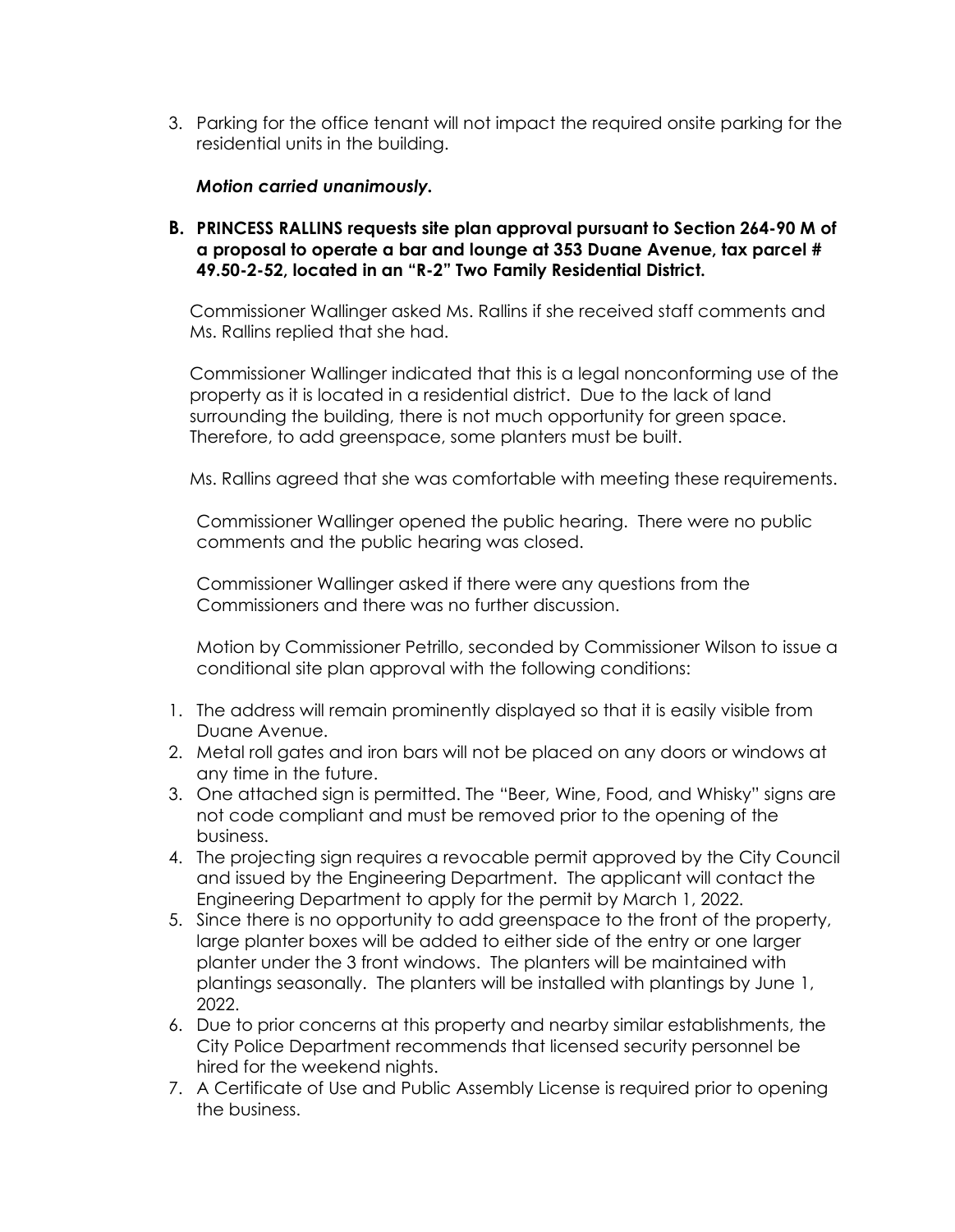# *Motion carried unanimously.*

# **C. WAQAR FARRUKH requests site plan approval pursuant to Section 264-90 M of a proposal to operate a COVID testing site at 1471 State Street, tax parcel # 49.68-5-54, located in a "C-2" Mixed Use Commercial District.**

Commissioner Wallinger asked Mr. Farrukh if he received staff comments and if he was comfortable with complying with the conditions for approval. Mr. Farrukh indicated he was.

Commissioner Wallinger opened the public hearing. There were no public comments and the public hearing was closed.

Commissioner Wallinger asked if there were any questions from the Commissioners and there was no further discussion.

Motion by Commissioner Beach, seconded by Commissioner Wilson to issue a conditional site plan approval with the following conditions:

- 1. The address will be prominently displayed so that it is easily visible from State Street.
- 2. Metal roll gates and iron bars cannot be placed on any doors or windows in the future.
- 3. The signs are approved as proposed.
- 4. The parking spaces in the rear will be delineated on the pavement by July 1, 2022.
- 5. The asphalt in front of the building will be removed and grass will be installed by July 1, 2022.
- 6. A large- growing shade tree will be planted in the front yard by July 1, 2022.
- 7. Details for handicap accessibility will be submitted to Planning staff for final approval prior to applying for building permits.

# *Motion carried unanimously.*

**D. HOME LEASING, LLC requests a one-year extension of their site plan approval pursuant to Section 264-93 of a proposal to convert the Elmer Avenue School into 51 senior living apartments at 90 Elmer Avenue, tax parcel # 39.83-3-12, located in an "R-2" Two Family Residential District.** 

Home Leasing, LLC had no changes to site plan and wanted an extension of the site plan approval until April 2023.

Commissioner Wallinger opened the public hearing. There were no public comments and the public hearing was closed.

Commissioner Wallinger asked if there were any questions from the Commissioners and there was no further discussion.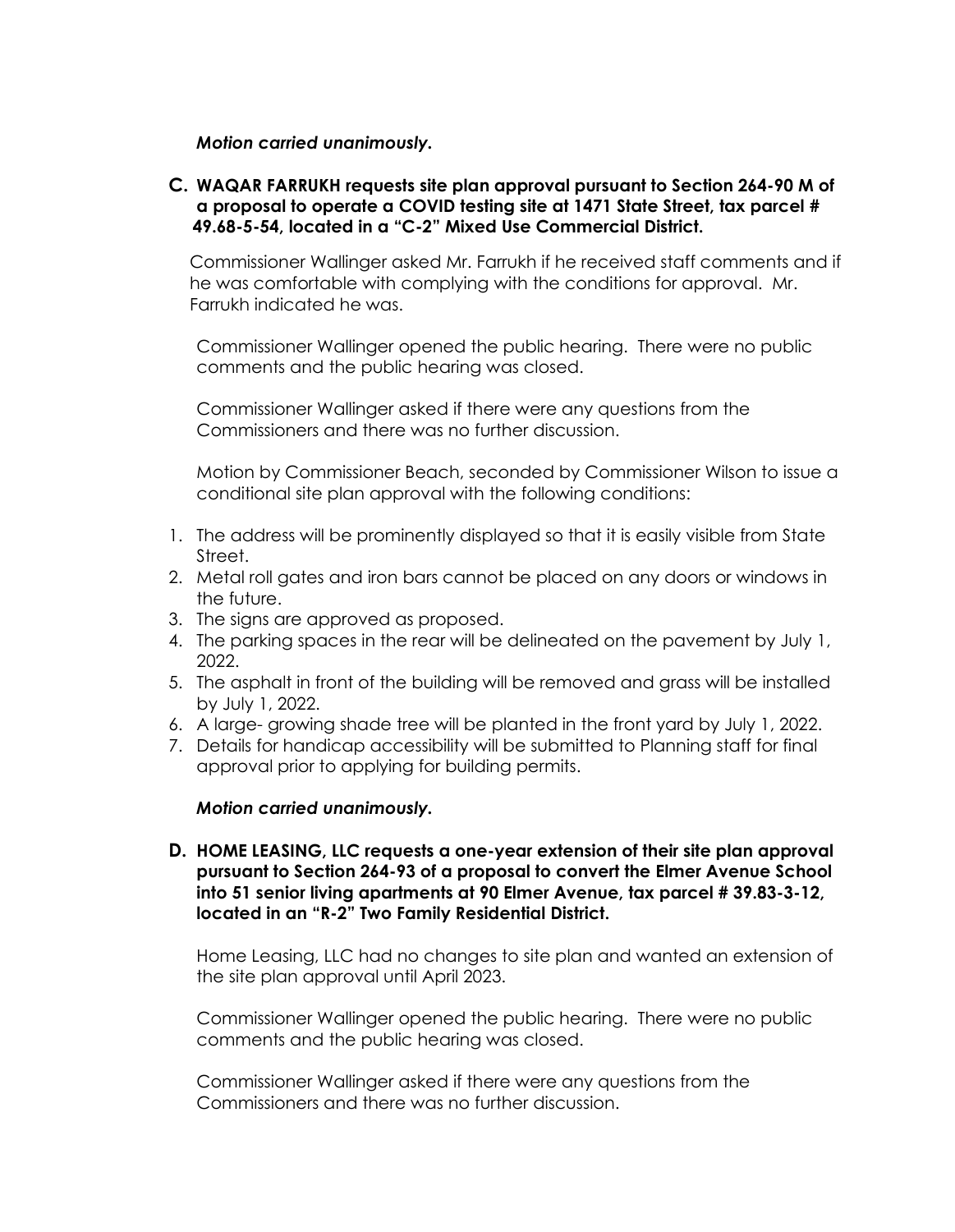Motion by Commissioner Beach, seconded by Commissioner Wilson to approve the site plan extension until April 2023.

# *Motion carried unanimously.*

#### **V. NEW BUSINESS - Continued**

# **A. MITCHELL RAMSEY requests site plan approval pursuant to Section 264-90 M of a proposal to operate a bar and music hall at 116 Jay Street, tax parcel # 39.72-2-13, located in a "C-4" Downtown Commercial District.**

Mr. Ramsey stated the bar and music hall will host live jazz music and patrons will be able to hold conversation while listening to a full-size band. There will be space for a recording studio and to help artists start a music career. The space will be used for weddings and will be great for the downtown.

Mr. Ramsey said he has a background in audio engineering and the space will have acoustics.

Commissioner Wallinger opened the public hearing.

Ray Gillen of Schenectady County Economic Development and Planning and the Metroplex Development Authority stated Mr. Ramsey did a great job on the Downtown Revitalization Initiative (DRI) panel and is confident he will produce an amazing space.

Commissioner Wallinger closed the public hearing.

Commissioner Wallinger asked if there were any questions or comments from the Commissioners.

Commissioner Petrillo wanted to know if there is a layout of the building and Mr. Ramsey replied that they were still working on the exterior details but would like to move forward with interior renovations as soon as possible.

Mr. Ramsey added that Metroplex is coordinating and consolidating the garbage storage for a few of the properties along Jay Street. The signage design has been evolving and will be submitted to staff once the logo is completed.

Commissioner Wallinger inquired about the time frame and Mr. Ramsey replied summer of this year and there will be a grand opening. The rooftop will not be ready this year.

Commissioner Wallinger reminded Mr. Ramsey to return to the Planning Commission for approval for exterior work this summer (stairs and roof garden) and information regarding an easement for the rear stairs and garbage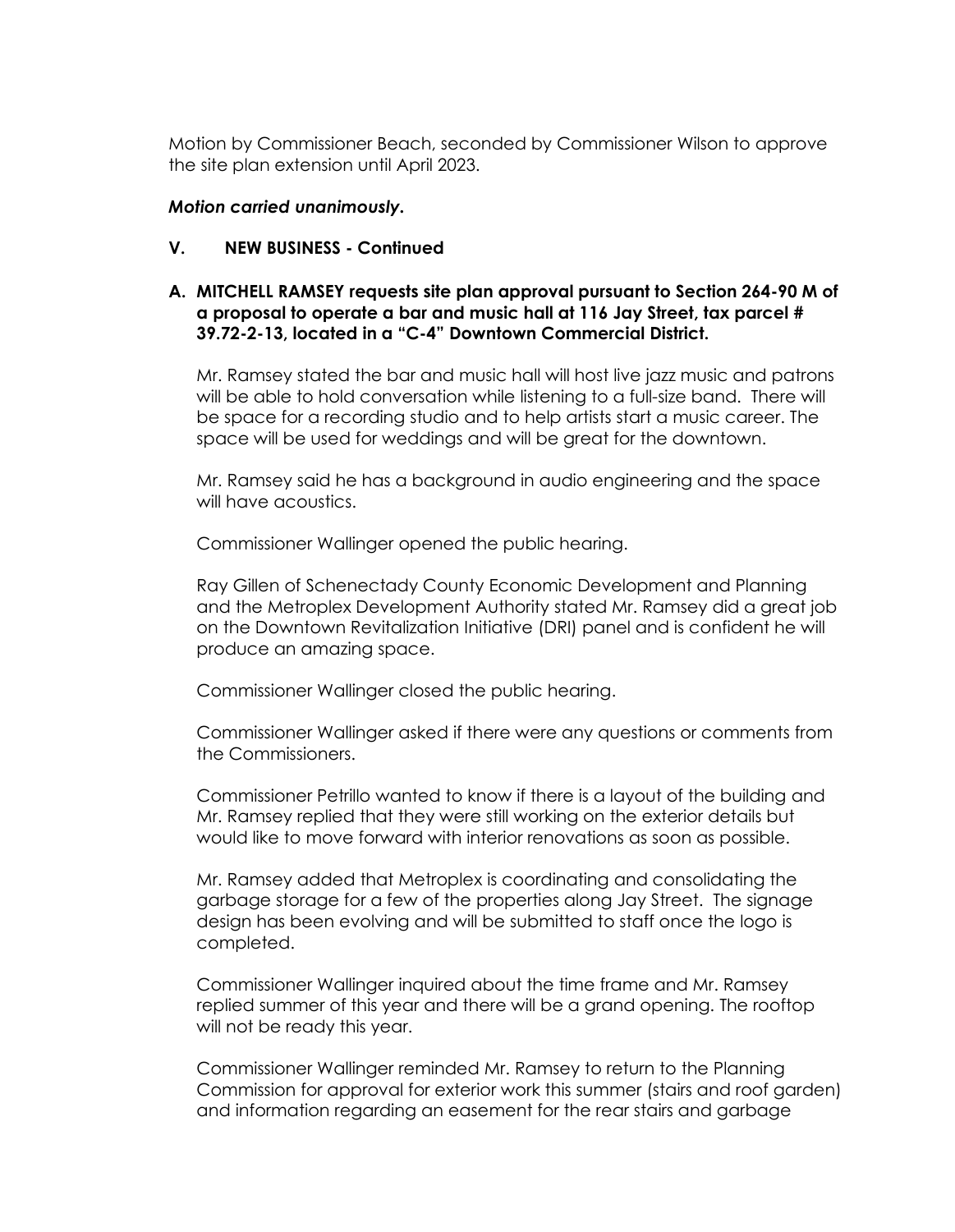storage. She also indicated everyone is excited to see the building developed.

Mr. Ramsey stated there will be a 15 ft rear yard into the parking lot and Metroplex will grant an easement that can accommodate an overflow of people in case of an emergency.

Planning staff asked the Commission if the applicant could obtain a conditional approval to get started on the interior building renovations with the requirement that the applicant return with all the details for the exterior changes and the plans for the rooftop deck.

Commissioner Wallinger recommended to the applicant that he check with City staff on the proposed exterior materials to be sure they comply with the Downtown Design Guidelines.

Commissioner Wallinger asked if there were any questions from the Commissioners.

Commissioner Petrillo asked Mr. Ramsey to come back with property line information. Commissioner Wallinger indicated that it could be a conditional approval to start interior and return to the Commission with final details of the building renovation, the rear easement and garbage plan.

Motion by Commissioner Beach, seconded by Commissioner Wilson to approve the conditional site plan approval with the following conditions:

- 1. The address will be prominently displayed so that it is easily visible from Jay Street.
- 2. Metal roll gates and iron bars will not be installed on any doors or windows at any time in the future.
- 3. The applicant will return to the Planning Commission for approval of all exterior finishes, details for the rooftop deck design, and the proposed sign design.
- 4. The applicant will provide a site plan showing that the stairs to the deck will exit on to the rear of 116 Jay Street or an easement from the neighboring parking lot.
- 5. Garbage storage has not been shown on the plans. There is an existing issue with garbage behind the neighboring properties and Metroplex parking lot. The applicant must provide a plan for garbage storage prior to the issuance of a Certificate of Use.
- 6. The applicant must obtain a Certificate of Use from the Code Enforcement Office prior to operating the business.

# *Motion carried unanimously.*

**B. ELLIS MEDICINE requests site plan approval pursuant to Section 264-90 B and G and a Special Use Permit pursuant to Schedule B, of a proposal to construct a new 1,200 space parking garage to replace the existing Ulster Street**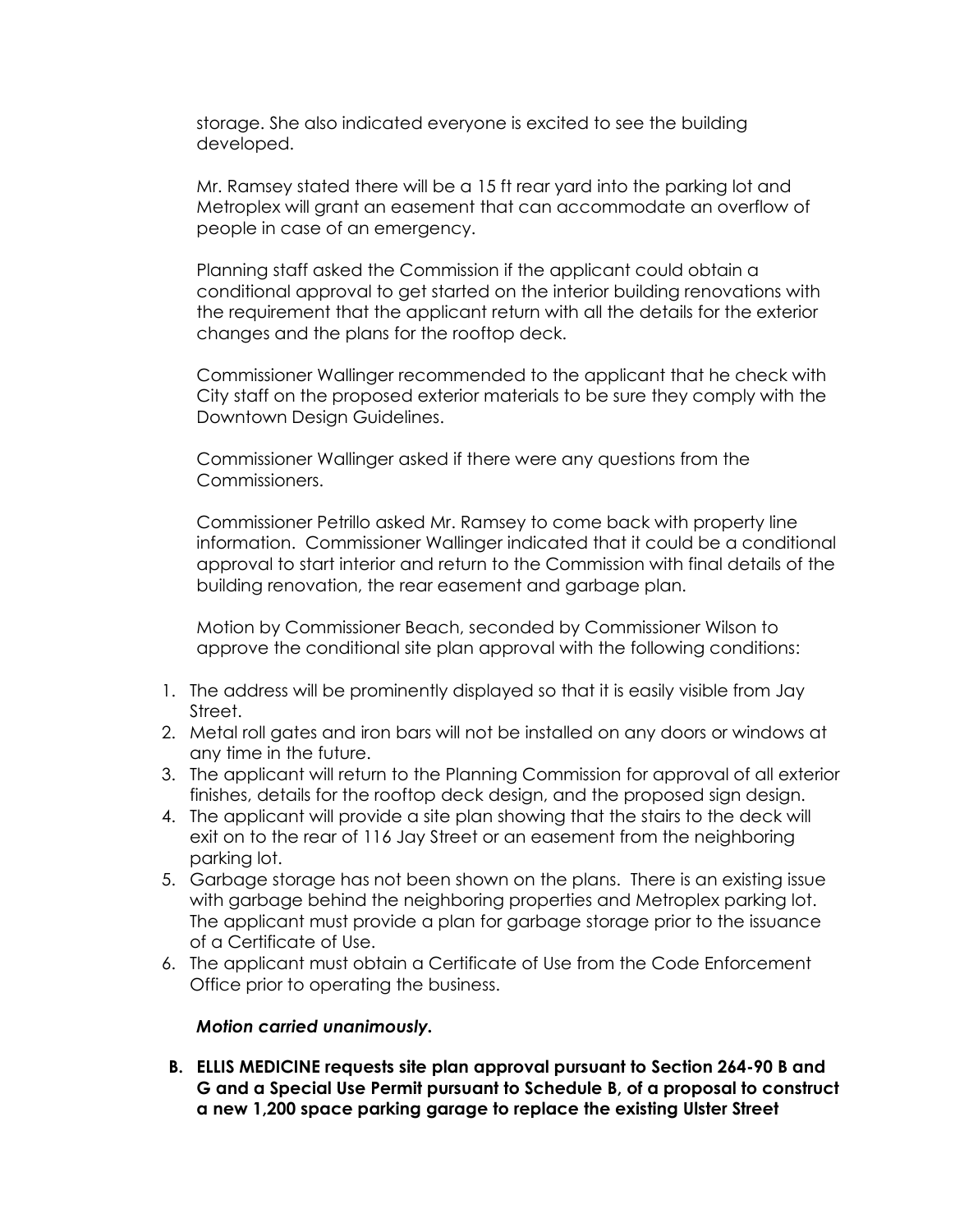#### **Garage at 1101 Nott Street, tax parcel # 39.60-1-20.1, located in an "I" Institutional District.**

Marc Mesick from Ellis Hospital, David Vander Wal from Walker Consultants, Roger Keating from LaBella Associates, and Gabi Sarhos from Envision Architects, presented the proposal.

The current parking structure was built in 1978 and a replacement parking garage is needed. The cost will be \$30M.

Ellis Medicine wants to provide adequate parking for its employees and patients. The new parking facility will improve access for patients and be less stressful for both patients and staff. In addition, the new structure will eliminate neighborhood parking that staff utilizes, which will minimize disruption for students and neighbors.

Ellis Hospital sent letters to neighbors that live in a quarter mile radius of the facility and a question-and-answer session with neighbors was held because they think it is important to keep community informed.

Mr. Vander Wal explained the plan is to take the garage down, which will involve approximately 2 acres of the campus surrounding the facility. The project is for a 1200 parking space garage that will fit the existing footprint, but will be narrower and taller.

Water run-off will be toward Ulster Street and an enhanced streetscape is planned along the Ulster Street side of the garage. The greenspace on Ulster Street will be 20 feet wide and similar to the design of the Rosa Road garage.

The garage will be constructed one level higher than existing, so there will not be a basement level. This will provide a better walking connection point from the hospital to the garage. Cars can enter the garage from Ulster Street and go up one level from Nott street. The circulation pattern will be 2 -way. This will minimize congestion entering and exiting the garage at peak times.

Commissioner Wallinger asked Mr. Vander Wal to provide more detail and explain how they can be sure that staff will use the garage instead of parking in the neighborhoods.

Mr. Vander Wal stated that the existing garage is for patients and visitors, but requires employees to ride a shuttle. The new garage will allow all staff to be on site – the goal is to make access easier and quicker for staff. There will be signage with time limits on level one of the parking garage so that it is reserved for visitors.

Ms. Sarhos explained the look of the garage will be a big improvement over what is in existence now. The building will be 7 stories instead of 4 stories high. There will be a large greenspace buffer, a broken façade rhythm, with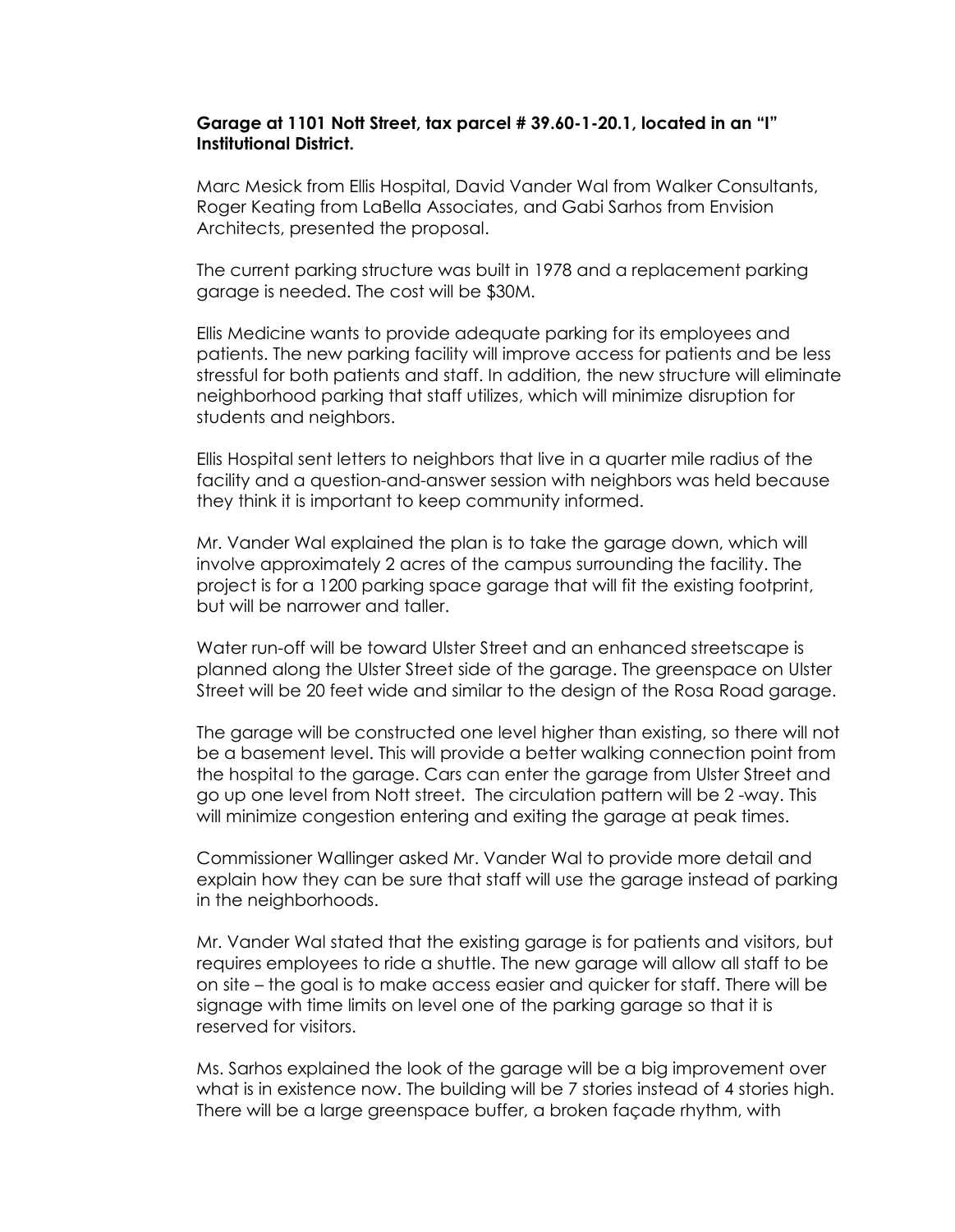vertical aluminum panels that mimic window openings at the North end of Ulster Street, very similar in appearance and material use as the Rosa Road garage.

Commissioner Wallinger opened the public hearing. There were no public comments and the public hearing was closed.

Commissioner Wallinger asked if there were any questions or comments from the Commissioners. There was no further discussion.

Motion by Commissioner Petrillo, seconded by Commissioner Wilson to approval the Special Use Permit with the following findings:

- 1. The proposed parking garage structure will be built in the same location, with a similar footprint but will be slightly taller, and located adjacent to the hospital facing Nott Street.
- 2. The proposed use as a parking structure is consistent with what is currently on site.
- 3. There will be an increase in traffic access to the garage, but it won't be significant enough to disrupt traffic in the vicinity. Also, a second entrance point has been added on Ulster Street to accommodate the slightly higher demand.
- 4. There is no noise or flashing lights anticipated.

Commissioner Wallinger addressed the site plan proposal and asked if the sidewalk on Ulster Street could be moved inward toward the site to allow for a tree bed of low flowering trees between the curb and sidewalk. The purpose would be to buffer the garage at the street level and to provide a means of traffic calming. Mr. Keating stated he would look at it and confirm that there would be no utility conflicts by doing so.

Commissioner Wallinger noted that the garage will not require any zoning variances as proposed and that all the lots will be consolidated prior to permits.

Motion by Commissioner Beach, seconded by Commissioner Lewis to issue a conditional site plan approval with the following conditions:

- 1. All final sign design details must be submitted to City planning staff for final approval prior to purchase and fabrication of the signs.
- 2. Any significant changes to the proposal will require a revised site plan review and an amended Special Use Permit.
- 3. All Ellis owned parcels adjacent to the garage site that are currently used as surface parking will be consolidated into the main campus. A lot consolidation map will be submitted to the City Engineer for final approval and filed with the County Clerk's office prior to the issuance of building permits for the new garage.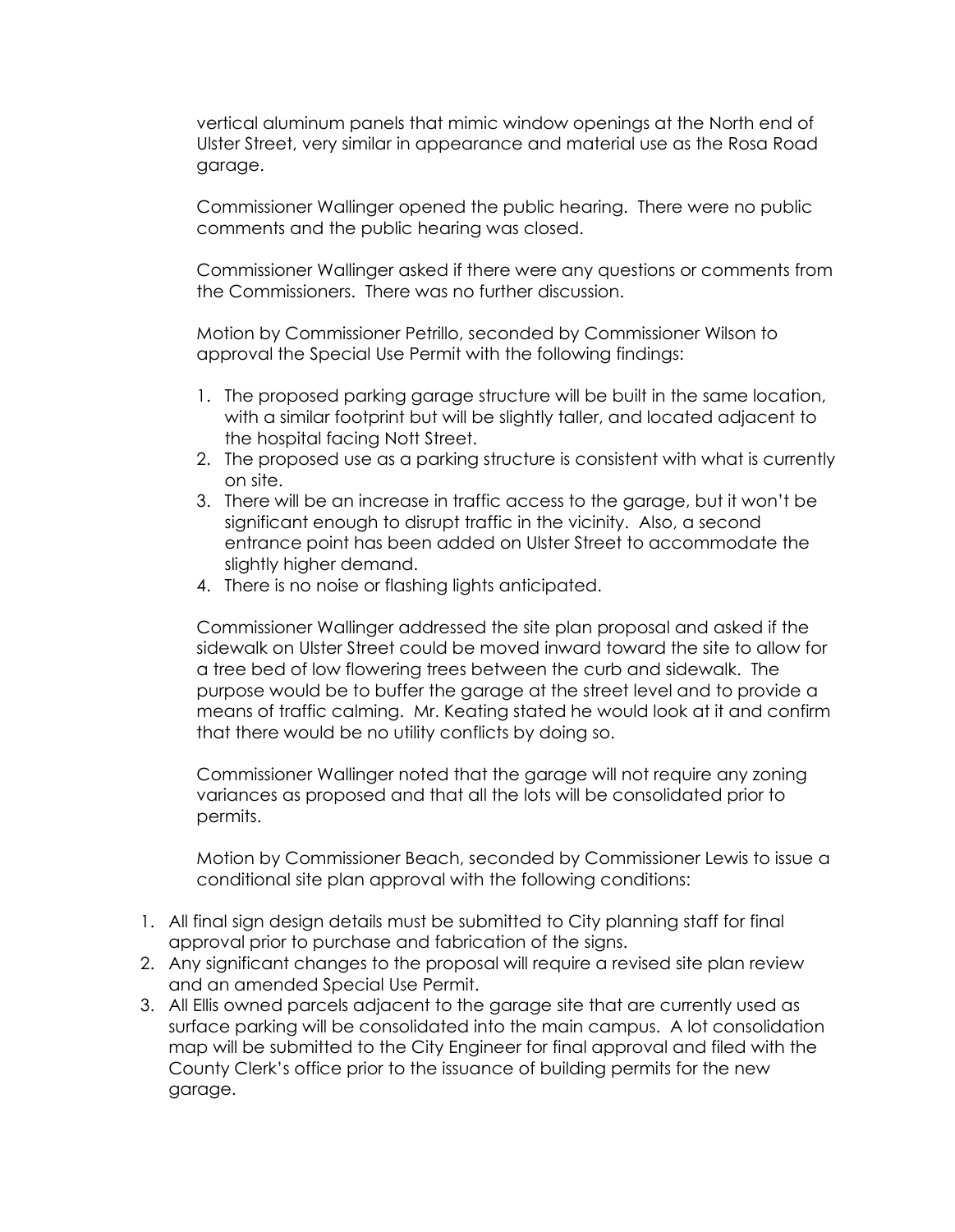- 4. The Stormwater Management plan will be submitted to the City Engineer for approval prior to the issuance of building permits.
- 5. The sidewalk on Oneida Street will be relocated further towards the property to allow the planting of street trees between the sidewalk and the curb.

# *Motion carried unanimously.*

# **C. CARA HERNAS requests site plan approval pursuant to Section 264-90 M of a proposal to operate a dental office at 408 Rosa Road, tax parcel # 40.37-4-3, located in a "C-2" Mixed Use Commercial District.**

Michael Roman from C2 Design presented the proposal. The existing building at 408 Rosa Road is a 2-story building. The ground floor of building will be renovated for a dentist office. The sidewalk from Rosa Road will be kept in place, as will the landscaping and handicap parking. The dental office will require 8 to 10 parking spots. The spaces will be re-striped in the lot.

National Grid replaced 2 of the lights in the parking lot. Changes to the building include removal of a door and replacement of the 2nd floor window that is currently boarded. The entrance to building will be changed as shown on the rendering. The landscaping will be new. Approximately 90%-95% of work is planned for the inside to accommodate the dental office.

Commissioner Wallinger asked if there were any questions from the Commissioners.

Commissioner Beach asked Mr. Roman if the parking lot will be graded because it currently has a slope.

Mr. Roman stated that no parking lot work is planned other than restriping the parking spaces.

The City Planner asked if the third curb cut was necessary, since the curb cut in the middle is wide enough to accommodate two-way traffic. Mr. Roman indicated that he did not think the third curb cut is needed.

The City Planner asked where the garbage will be stored. Mr. Roman said it will be kept inside except for pickup.

Commissioner Wallinger explained the landscaping requirement for a buffer of at least 4 feet between the sidewalk and the first parking space. Additionally, street trees should be planted in the buffer areas.

Mr. Roman wanted to be sure that there was enough space for the handicap spot to have the legal loading area at the entrance in addition to the landscaping.

Commissioner Wallinger said it looked like there is plenty of space for parking and street trees in the buffer.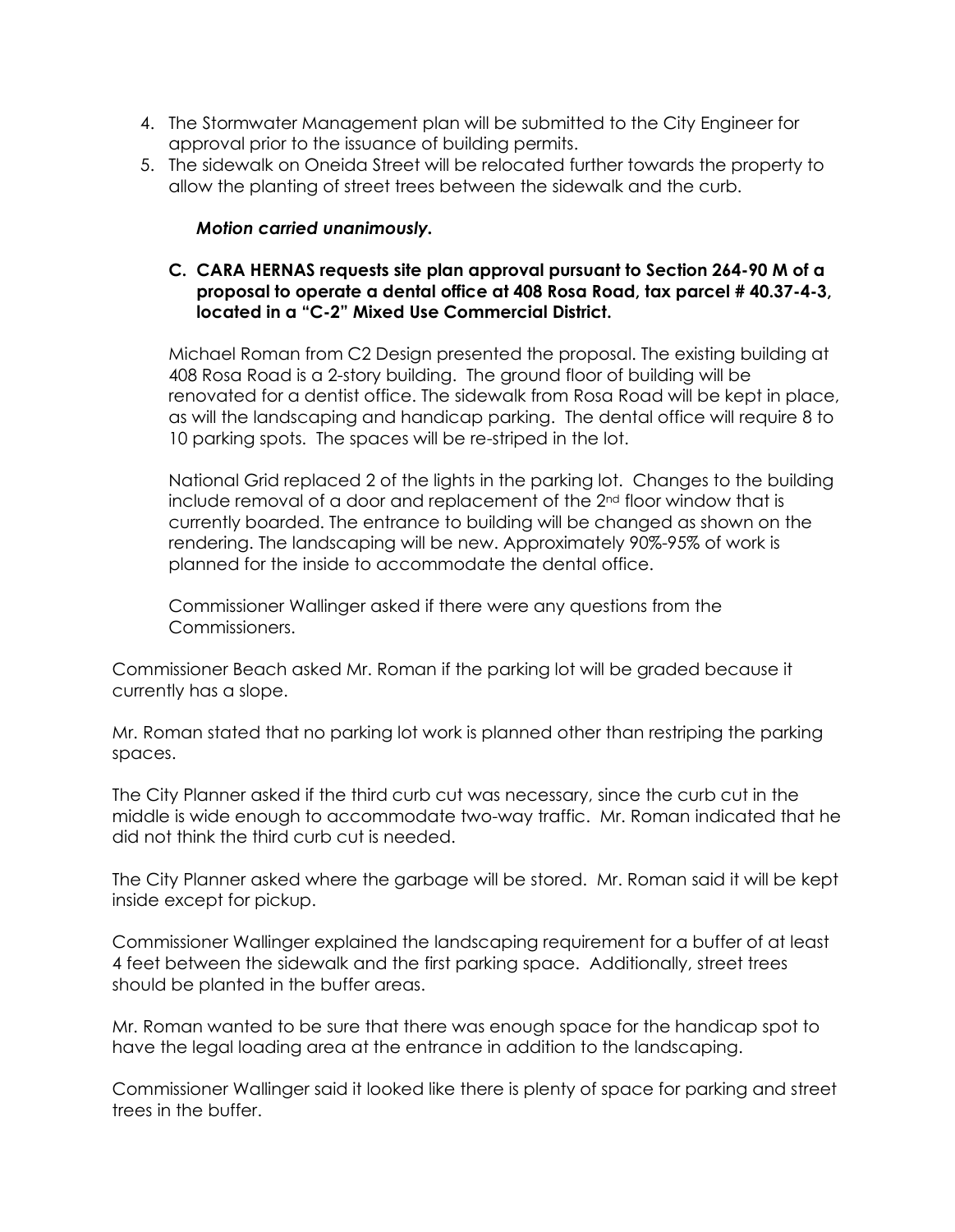Commissioner Wilson stated that the buffer will really help improve the site. He also asked if the siding on the outside of the building is aluminum siding.

Mr. Roman stated that the siding is staying aluminum but is being repainted.

Commissioner Wilson said that he thought some of the siding was along the bottom was in poor condition and may need to be replaced and that he is very glad to see someone is going into the building.

Commissioner Wallinger opened the public hearing. There were no public comments and the public hearing was closed.

Commissioner Wallinger asked if there were any questions or comments from the Commissioners. There was no further discussion.

Motion by Commissioner Petrillo, seconded by Commissioner Wilson to issue a conditional site plan approval with the following conditions:

- 1. The address will be prominently displayed so that it is easily visible from Rosa Road.
- 2. Metal roll gates and iron bars will not be installed on any doors or windows at any time in the future.
- 3. Final details for all proposed signage will be submitted to the City Planner for final approval prior to purchase and fabrication of the sign(s).
- 4. A detailed landscaping plan will be submitted to the City Planner for final approval. The landscaping plan will include buffers between the sidewalk and parking spaces and will include street trees. All landscaping will be installed prior to issuance of a Certificate of Occupancy.

# *Motion carried unanimously.*

**D. THE DEPT. OF DEVELOPMENT requests a recommendation to the City Council to change the zoning of 36 parcels from "R-2" Two Family Residential District to "C-4" Downtown Commercial District. The properties are: 5, 7, 9 -15, 17- 22, 24- 26 Park Place, 103, 105, and 107 Seward Place, 709 Union Street, 608, 610, 614, 616, 700, 702, 704, 706, 708 South Avenue, and 1038, 1044, 1048, 1052, 1062 Barrett Street; tax parcel numbers #'s 39.65-2-7-16, 30-32, 33.1, 34, 35.1, 36-38, and 39.65-3-13-15, 20.1, 25-27, 29.1, and 30-38.** 

The City Planner stated the Department of Development has been working on changes to the Zoning Code for a while, in anticipation of the updates to the Comprehensive Plan. This neighborhood in particular is an area that was considered for zoning district changes because there has been significant interest for expansion or redevelopment projects in the neighborhood. More density and commercial uses are not permitted in the "R-2" Two-Family Residential District, so economic growth is very limited. There are several vacant parcels not being utilized. Changing the zoning would be a positive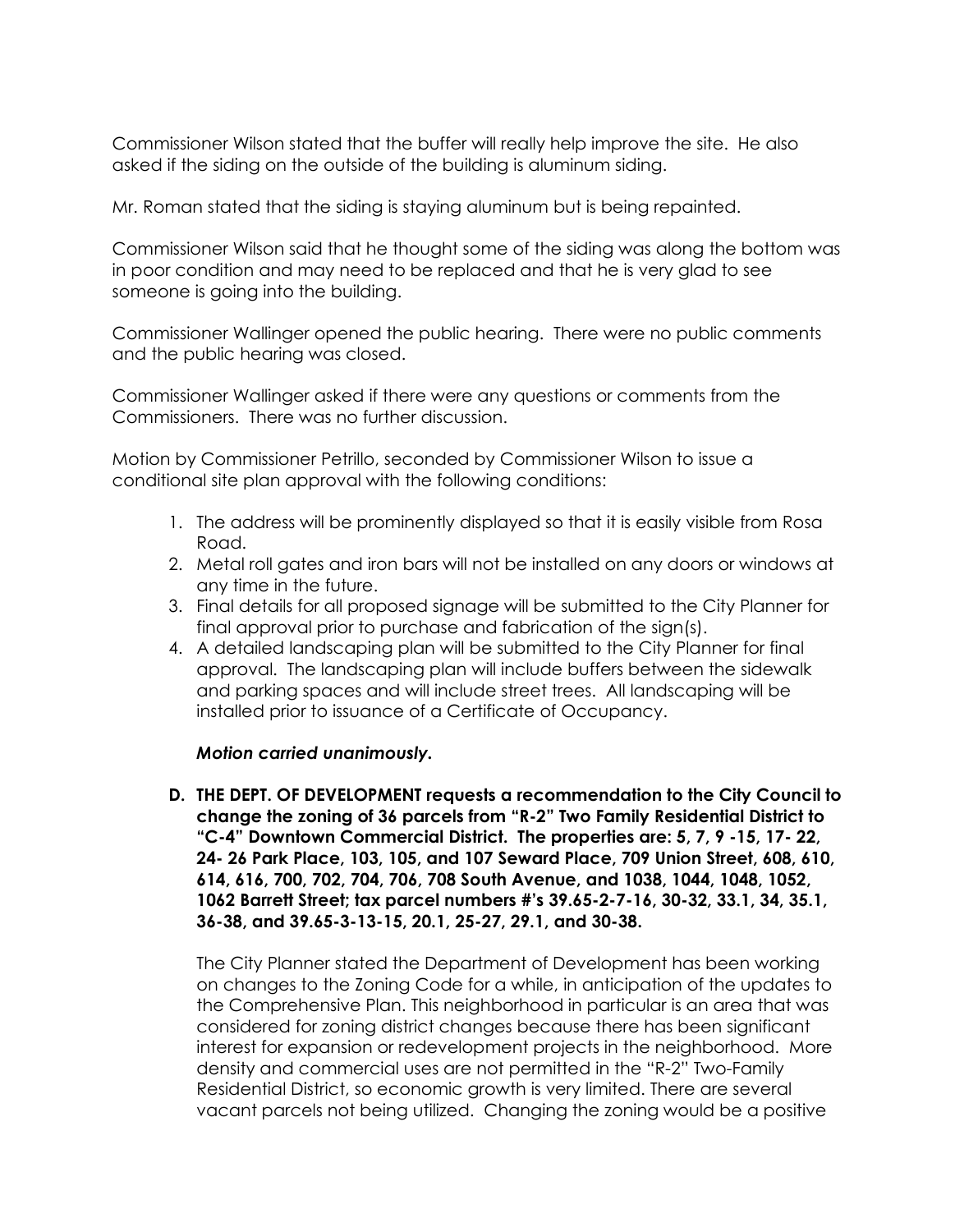step towards enabling some economic development and investment in the area that will support the success of the businesses on Union and Jay Streets, the Jay Street Connection to Mohawk Harbor and the completion of the Live In Schenenctady residential development.

Commissioner Wallinger, read a letter from Philip Aydinian from 19 Park Place, one from Catherine Wadja at 709 Union Street, and a letter from David Hogenkamp, Executive Director of the Capital Region Landbank.

A member of the public, Mr. William Davidson, came forward to speak. He has a one family house located at 105 Seward Place and he's been there 35 years. He wanted to know if he was going to be forced to convert his house to a commercial use and if his taxes would increase to a commercial rate.

The City Planner responded that a zoning designation tells you what is permitted in the zoning district. The assessment will not change unless the property is converted to a different use. The taxes would reflect whatever the new use would be.

Phillip Aydinian, from 19 Park Place, said he has been at his residence for 12 years. He stated he appreciated the city giving pre-notification about the proposed zoning change. There are a bunch of properties on Barrett Street and he wants to know if they will be impacted by eminent domain? He says he is curious about the plans and want to have a clear understanding how the block will be zoned. He looks forward to being a part of the future plans.

Maria Dagostino had questions about what the "C-4" District meant. She wanted C-4 explained and what will be happening in the area? She asked, "Why not a different type of property – a mixed used property? What about noise, privacy issues, and the park?"

Commissioner Wallinger responded, park land is designated as park land – and it will not be changed with the zoning change.

The City Planner read the purpose of the "C-4" Downtown Mixed Use Commercial District from the Zoning Code and explained that residential uses will require onsite parking. Other characteristics of the zoning designation allow increases in density and scale, but those characteristics are dependent on the size of the parcel. C-4 zoning allows up to 75 foot tall structures, which is 5-6 stories depending on the type of construction.

Commissioner Wallinger explained that since the parcel sizes vary, the possibilities for redevelopment vary.

The resident from 608 South Avenue asked if the city is looking for more foot traffic? To build condos? Or to revitalize? There are two gigantic warehouses on both sides of where he lives.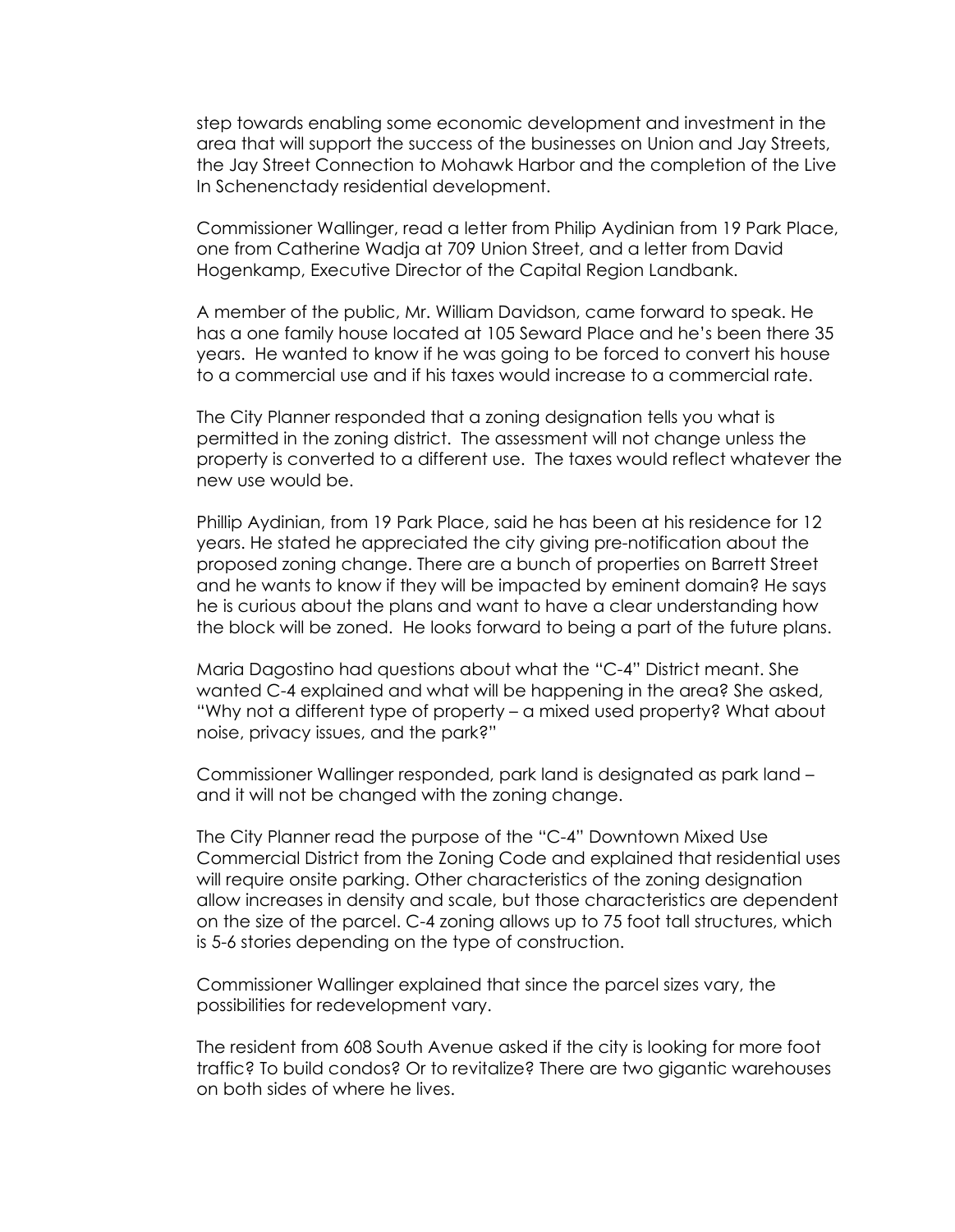Commissioner Wallinger stated the zoning change is to make things more viable and it will be up to the applicant for how the parcel would be used, based on the allowable uses.

642 South Avenue resident asked, "What are we to do as residents? Do we have to leave our homes or can we stay?"

Commissioner Petrillo stated that North Jay Street is a "C-4" Zoning District also, but not located on State Street or immediately adjacent to State Street. There are apartments above retail space. Barrett Street is mostly houses and a lot of area around them is the "C-4" Downtown District. He further explained that changing it to the "C-4" Zoning District does not require the residents to do anything with their properties now. The intent is to allow for different uses in the future if that's what they wanted.

Commissioner Lewis stated that he thinks this is not a bad proposal and it makes sense and should be an easy thing to approve to help support and encourage future development.

Ms. Dagostino said, "I am not opposed to rezoning the area. I just had questions. For example, if my house were to burn down in a commercial zone, could it be rebuilt as residential?"

Commissioner Wallinger stated that higher standards apply in a "C-4" zone and it gives more flexibility for uses.

Lee Davidson daughter of resident William Davidson at 105 Seward Place, wanted to know if there will be limits? No one wants the next MVP building going up by their home or bars with people who are intoxicated.

Commissioner Petrillo stated Jay Street is a "C-4" zone and there are bars and restaurants.

Ms. Davidson asked, "Are you saying the zones are the same?"

Commissioner Petrillo said that State Street is the main street in Downtown Schenectady. The "C-4" zoning extends beyond State Street. Most properties are apartments on top of retail space, which is the intent of the Mixed Use District. Anyone who comes into the area can build row houses and will build what the neighborhood looks like.

Ms. Davidson asked, "What prevents something like a large company from happening?"

Commissioner Wallinger stated that the size of the parcel would determine a lot and that there are lot development standards for each district and use. The Planning Commission would also consider adverse traffic patterns and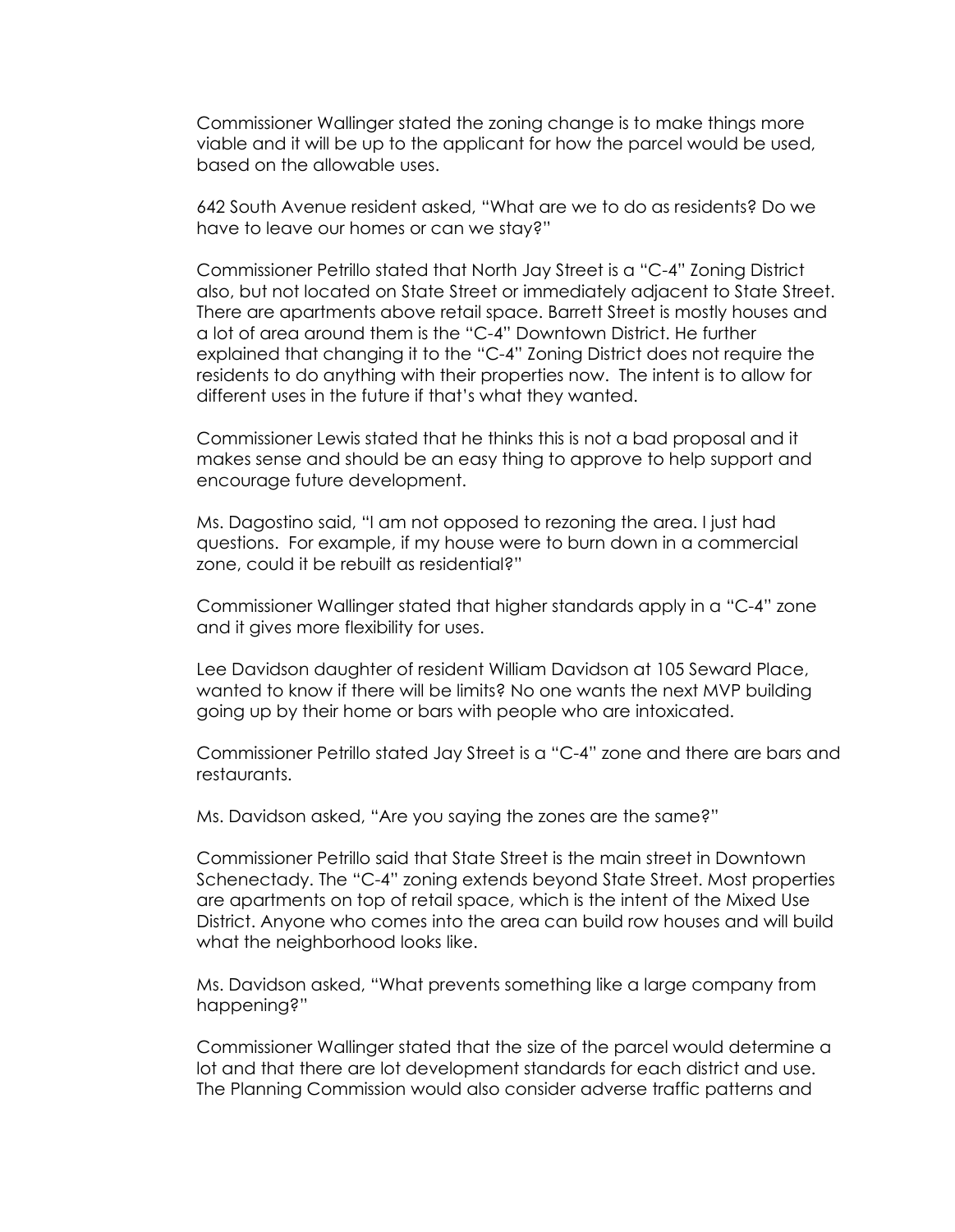the character of what is in the surrounding neighborhood when conducting site plan review.

Ms. Davidson commented that real people live in this neighborhood. There are 36 parcels of land. She asked how many does Union College own? What is the grand plan? Is Union College planning a project and that is why you are proposing to change the zoning?

The City Planner said that the city has not received any proposals from Union College and is not aware of Union College planning any projects. There is one parcel owned by Union College.

Commissioner Wallinger, stated, there are several vacant parcels owned by the city and the landbank.

Ray Gillen, Schenectady County Planning and Metroplex Development Authority, commented that from Seward Place to Jay Street, no one is touching 2-family homes. The plan is to make other residential opportunities and some mixed-use commercial options. For example, the corner of Barrett and Union Street is a mixed-use development. The goal is to be able to work, live and walk downtown to help neighborhoods and not hurt them.

Commissioner Wallinger closed the public hearing and asked if there was any discussion from the Commissioners.

Commissioner Beach said that there are many empty lots, a couple of warehouses, but nothing new proposed for a two-family house.

Commissioner Wallinger asked the members if they would like more information before making the recommendation or if they are ready to provide a recommendation.

Commissioner Wallinger asked the City Planner if a convenience store could locate in the "C-4" Downtown District.

The City Planner stated that a convenience store is a retail use and is permitted in the "C-4" District.

Commissioner Wallinger stated that she does not want to see several convenience stores pop up because that would have a negative impact. She further stated that as the Planning Commission has mentioned several times in the past, she would like the City Council to consider restrictions on convenience stores or at least provide a tool, like a Special Use Permit requirement, so that the Planning Commission can implement restrictions to prevent potential impacts to neighbors.

Commissioners Lewis and Wilson were also in favor of asking the City Council to require a Special Use Permit for convenience stores.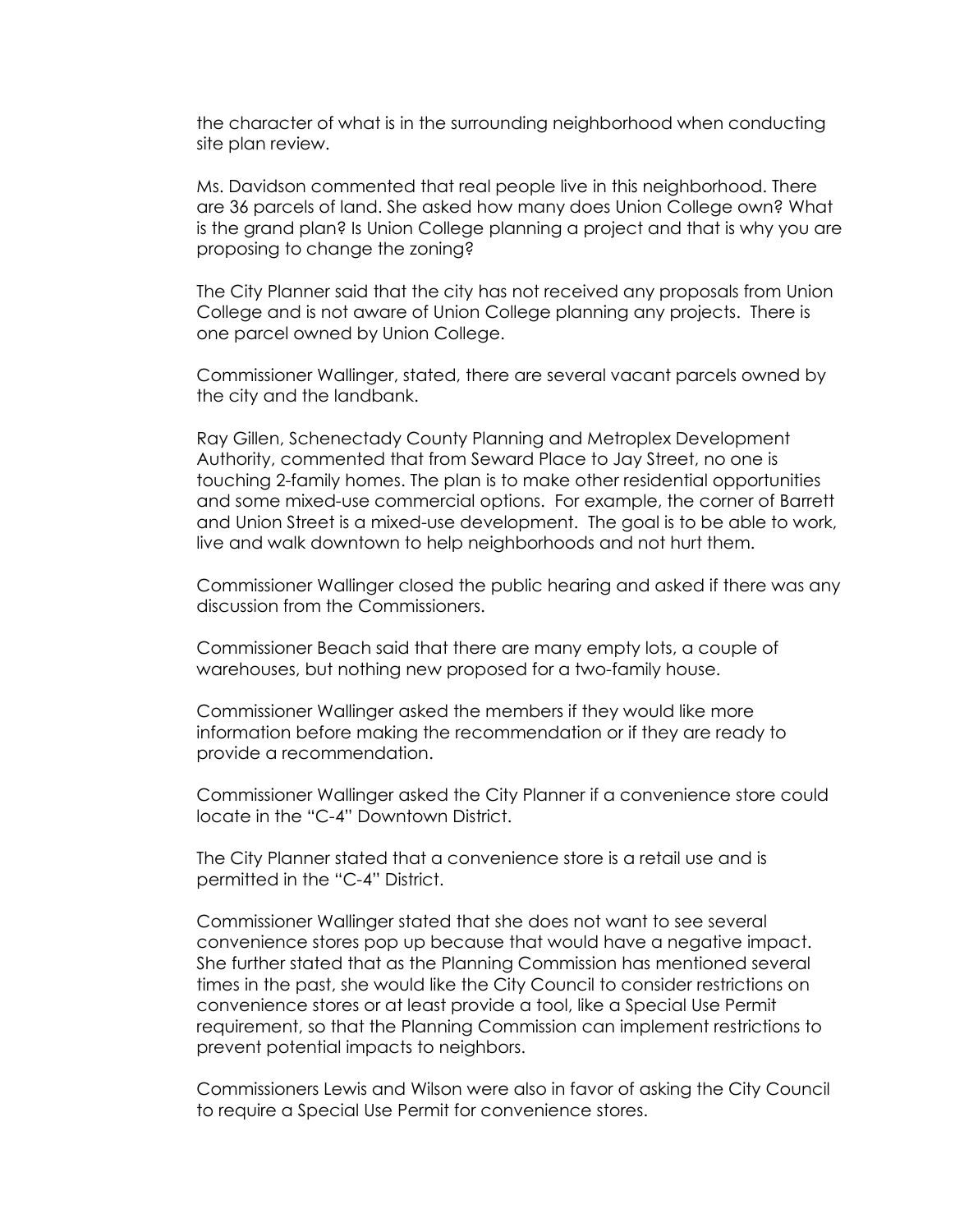Motion by Commissioner Beach, seconded by Commissioner Petrillo to recommend the zoning change of all parcels listed in the legal description from "R-2" to "C-4" with the additional request that the City Council consider an amendment to the Zoning Code that would require all Convenience Stores, especially those in the C-4 Downtown Commercial District, be required to obtain a Special Use Permit. The intent of the Special Use Permit requirement is to allow the Planning Commission the ability to place conditions on approvals to help remediate any potential impacts the business could have on the surrounding neighborhood.

# *The motion carried unanimously.*

# **I. OLD BUSINESS**

**A. STEWART'S SHOPS CORP. requests site plan approval and a Special Use Permit pursuant to Section 264-90 G, J, and Schedule B of a proposal to construct a 3,975 SF convenience store with self-service gas facilities at 1020 McClellan Street 1501 Union Street, and 1503 Union Street, tax parcel # 50.21-2-74.1,75, and 74.2, located in a "C-2" Mixed Use Commercial District.** 

Marcus Andrew of Stewart's Shops presented revised site plans for the proposed McClellan Street and Union Street Stewart's Shop. The parking will be removed from Union Street and place to the side of the building. A canopy with outdoor seating will be at the McClellan Street entrance. LED lighting will be installed throughout the site. A free-standing sign is planned for the corner. Some additional street trees have been added and evergreens in back to serve as a buffer and for the residential neighborhood.

Commissioner Petrillo stated he is still torn, feeling for and against the proposal in this location, but admits that this proposal will replace an eyesore gas station.

Commissioner Wallinger acknowledged that a meeting was held with Stewart's and City staff to figure out if there were any other options to consider. The revision to the plan reflects the change to the orientation of the building that would allow maximum street frontage on McClellan Street, and remove a row of parking adjacent to Union Street.

Commissioner Lewis stated that he really liked the 3 foot stone wall and that he thought it was the best thing that could be done to gain some street presence.

The City Planner stated that the zoning code allows for the 3 foot fence but that if it is solid, it will have to be set back 4 feet from the sidewalk because the fence is supposed to be 70% opaque in the front yard and side yards of corner lots. The planner also noted that the freestanding sign must be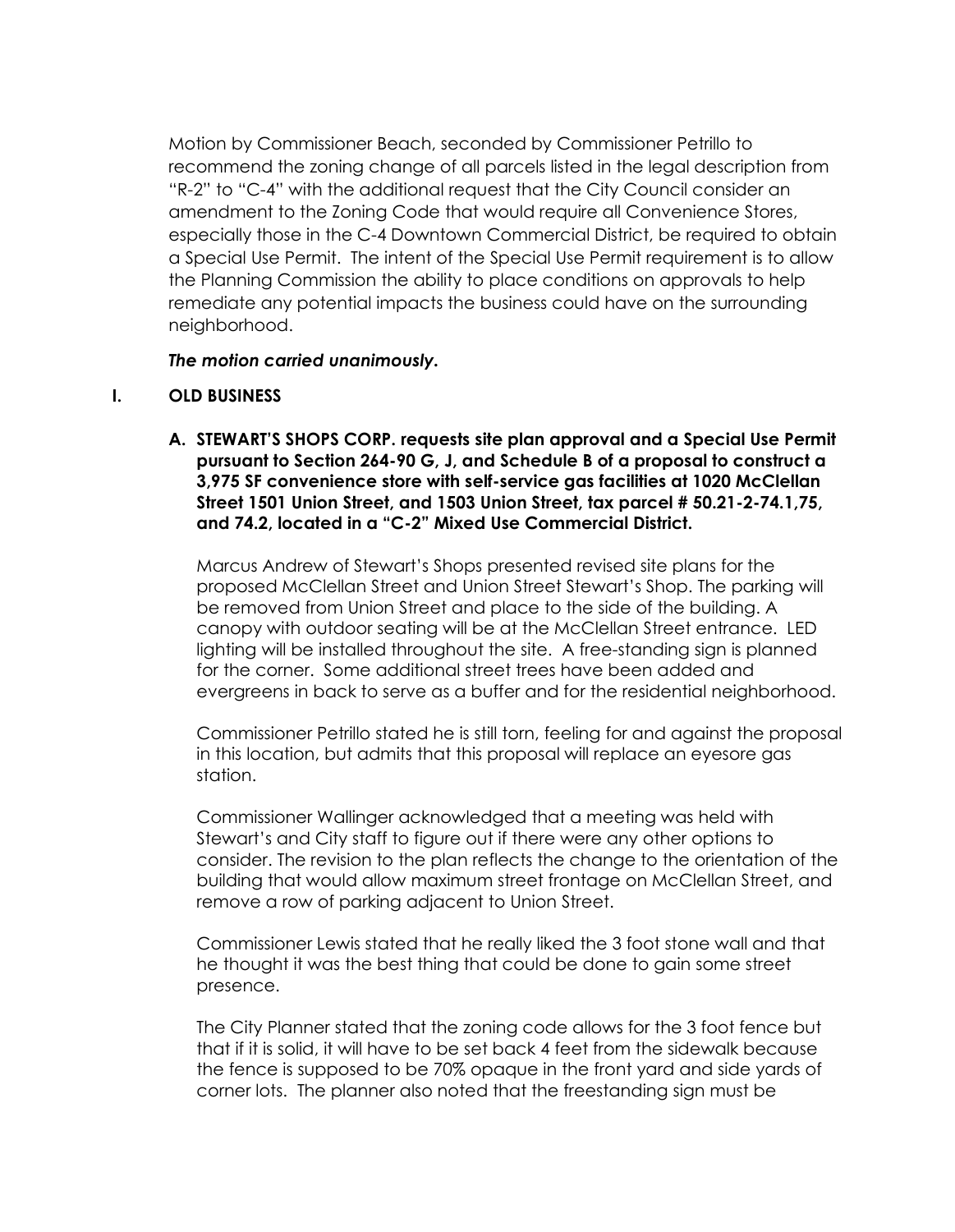setback a minimum of 20 feet from the intersecting curb lines at the corner of McClellan and Union Street.

Commissioner Wallinger opened the public hearing.

Tom Carey, President of Schenectady United Neighborhoods (SUN) spoke and started by saying the acoustics in the room are horrible and that microphones are needed. He said he represents the 12309-zip code and does not support the Stewart's Shops project and recommends the city deny the site plan application because the project is not compatible with the neighborhood. The project is in a historic stretch of the neighborhood with busy pedestrian traffic. There will be a tremendous gap in street wall and that is not an appropriate use of land, especially since it requires a Special Use Permit. The application before the Commission does not support a clean energy community. Gas powered cars will soon be banned in 10 years and this project contradicts future planning for electric cars. Also, carbon emissions have a negative impact on the environment.

Ray Gillen, Schenectady County Metroplex asked everyone to look at Broadway and the new shop on Van Vranken Avenue. Stewart's Shops has done a great job in other neighborhoods. He thinks everyone has made hard compromises and urged the Commission to move forward, so there will not be two closed businesses, an abandoned funeral home and gas station, at the location.

Commissioner Wallinger closed the public hearing and opened discussion amongst the Commission members.

Commissioner Beach stated he would rather it be a store like Stewart's that will be there down the line, and that the reality is that there is already an abandoned gas station on site, which limits future possibilities, so he is in favor of this project.

Commissioner Wilson stated that he's not excited about the proposal and would have liked to see the building pushed to Union Street. He does like the frontage on McClellan with outdoor seating and greenspace.

Commissioner Lewis indicated he liked the wall around the sidewalk and thought the vegetation was a lot better.

Commissioner Wallinger stated that she too is not excited about the building being set back on the site because it is so pedestrian unfriendly. The best location is on the corner. She stated that she would like it a condition of the Special Use Permit that the tanks and the gas canopy be removed if Stewart's ever stops selling gas in the future. It's a tough decision but is in support of a business that people can walk to.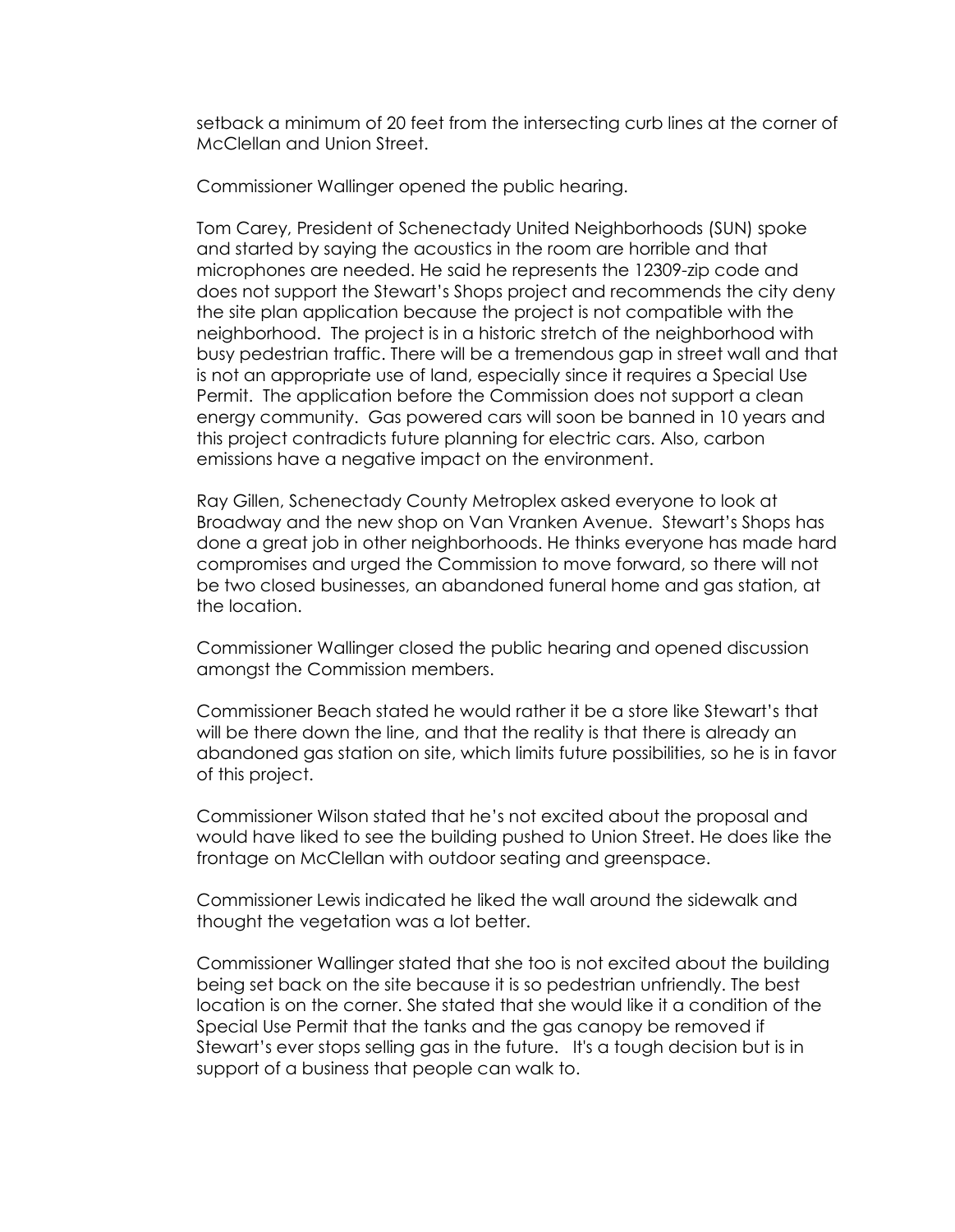Marcus Andrews said that he cannot agree to what will happen 25 to 30 years from now. But having the tanks removed is not a problem.

Commissioner Wilson questioned where the canopies are in relationship to the existing funeral home and that he likes the looks of the new canopy.

Motion by Commissioner Beach, seconded by Commissioner Petrillo, to issue a conditional Special Use Permit with the following conditions:

- 1. If at any time Stewart's Shops stops selling gas, the gas tanks will be entirely removed from the site.
- 2. The applicant must return for an amended Special Use Permit if the gas canopy area is no longer used for the dispensing of gas and proposed to be utilized differently.

Motion by Commissioner Beach, seconded by Commissioner Petrillo to issue a conditional Site Plan approval with the following conditions:

- 1. The address will be prominently displayed so that it is easily visible from McClellan Street.
- 2. Metal gates and bars will not be placed on any doors or windows at any time.
- 3. The wall will be setback 4 feet from the inside of the sidewalk pursuant to Section 264-32, Schedule D.
- 4. Taller shade trees will be added to the perimeter of the site and a variety of evergreens will be added at the rear buffer.
- 5. All sidewalks will be replaced and constructed to City standards.
- 6. The City Engineering details for sidewalks and curb cuts are required on the final site plan that will be submitted for final approval by the City Engineer and City Planner prior to the application for a building permit.
- 7. In addition to the City standard for sidewalks and curb cuts, all handicap ramp, handicap detectors, sidewalk detail, concrete specifications, and curb details need to be provided on the final plans.
- 8. The applicant will provide details for drywell capacity and overflow for final approval by the City Engineer.
- 9. A lot line consolidation map must be submitted to the City Engineer for final approval and filed with the County Clerk's office prior to the issuance of building permits.

# *Motion carried unanimously.*

**B. LALLI VERMANI requests site plan approval pursuant to Section 264-90 G of a proposal to renovate the building for 3 commercial units at 1900 State Street, tax parcel # 60.55-3-1.11, located in a "C-5" Business District.** 

Jason Singer, from Nolan Engineering, and Lalli Vermani, owner of the property, introduced themselves. Mr. Singer stated that the sign violations have been resolved and that the extra signs have been removed. Mr. Vermani said he wanted to discuss the dumpster situation because he thinks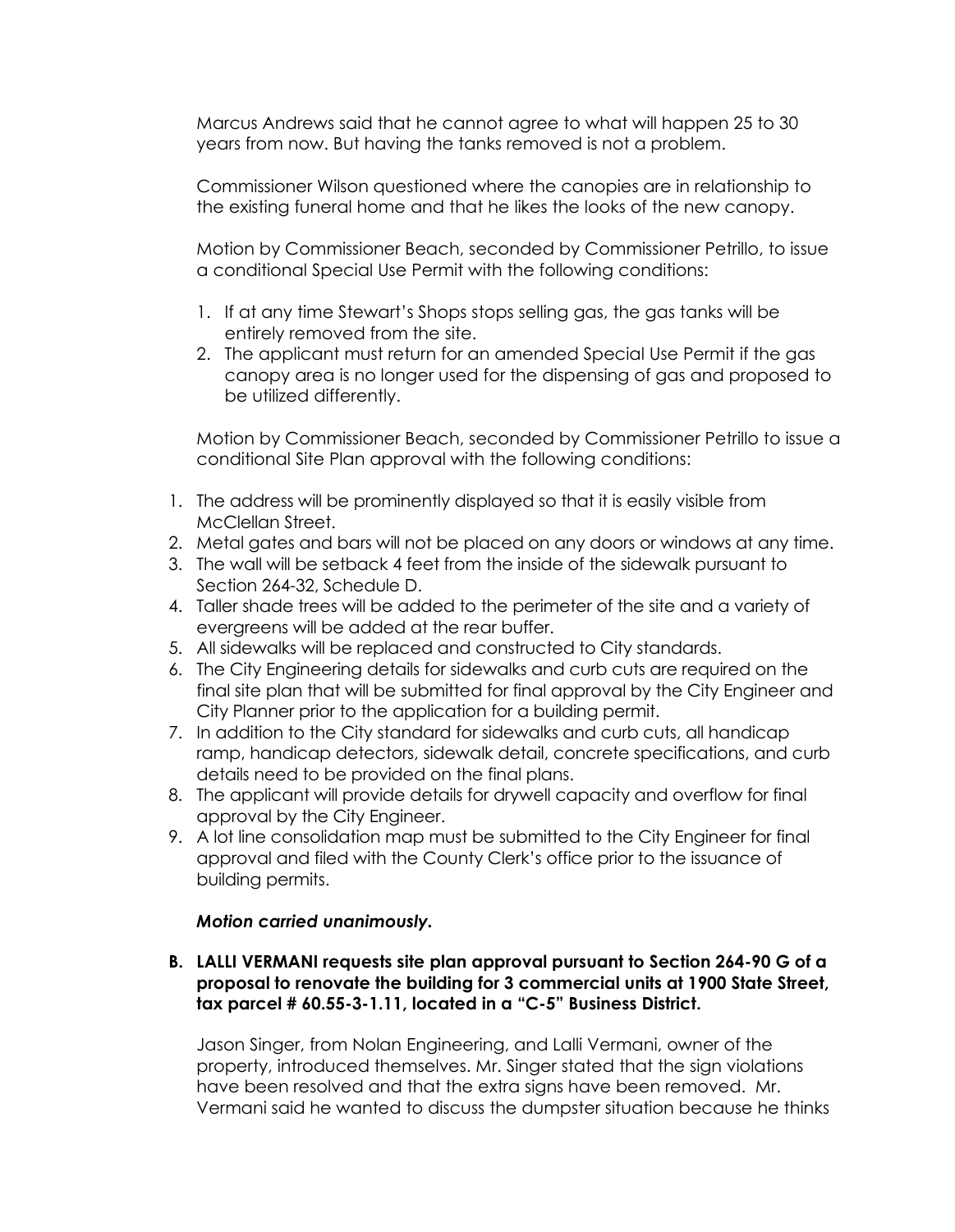that the fence into the yard should be good enough. The City Planner explained that it is in the City Zoning Code to properly enclose all refuse containers behind a screened enclosure.

Mr. Singer stated that landscaping of 4ft wide on either side of the sidewalk has been added back to the plans. Mr. Vermani said that he does not want to plant landscaping because it is in the way of snow plowing.

Commissioner Petrillo asked why the applicant was seeking approval now if there is already a business operating.

The City Planner stated that the business is operating without a site plan approval because it is not in compliance with the prior site plan approval.

The City Planner showed the Commission recent pictures of the property to review. The Planner stated that there are several plastic bags with empty bottles, many piles of empty cardboard boxes and car parts on the ground and in the back of a truck parked on site. The Planner asked the applicant if someone was doing auto repair in the garage on the property. The applicant stated that he was letting the neighbor fix vehicles in the garage. The City Planner stated that it was not legal and that can't occur on the property. She also told the owner that a New York State License is required to repair other people's vehicles.

Commissioner Wallinger expressed her impatience with the trash on site, continued lack of compliance, and lack of a site plan proposal that complies with City regulations and standards in the zoning code. Commissioner Wallinger stated that the conversation has been had several times and nothing has improved to the point where an approval can be granted.

The applicant asked what was wrong with the site plan.

Commissioner Wallinger said that the landscaping must be to code, as previously discussed, and that the landscaping bed at the corner must be enlarged so that people do not illegally park so close to the intersection.

The owner stated that he has no place to put the snow except the corner.

The City Planner stated that he cannot pile snow at the corner of the property because it creates an unsafe condition by blocking the line of sight.

The owner asked why he can't store the bottles and cardboard outside. Someone comes to take the empty bottles every 2 weeks.

The City Planner stated that his original proposal was to store the bottles in the garage, not outside. The bottles and other debris have to be stored inside, not outside.